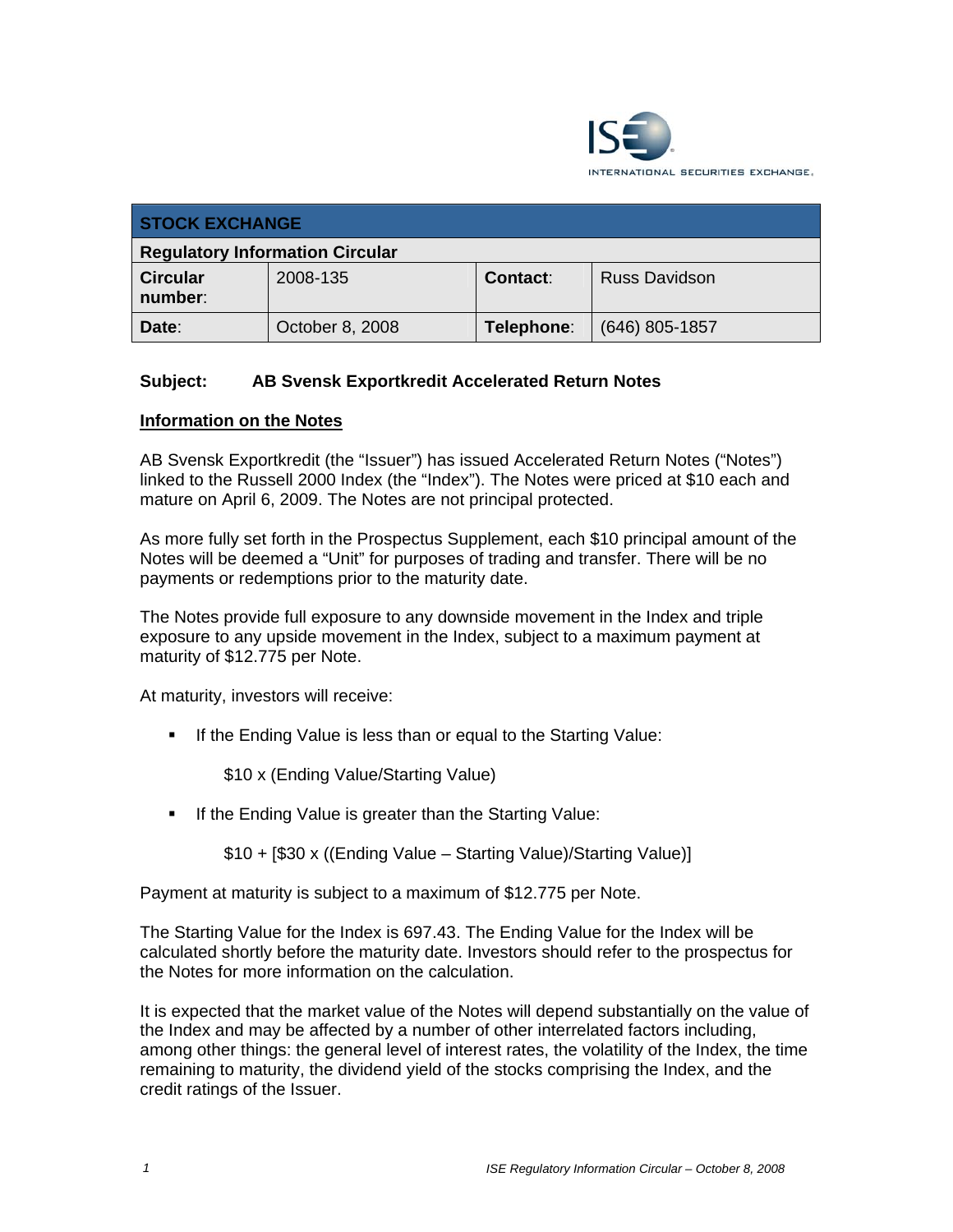The Trustee for the securities is The Bank of New York.

Trading in the Notes on ISE is on a UTP basis and is subject to ISE equity trading rules. The Notes will trade from 9:00 a.m. until 4:00 p.m. Eastern Time. Equity Electronic Access Members ("Equity EAMs") trading the shares during the Pre-Market Session are exposed to the risk of the lack of the calculation or dissemination of underlying index value or intraday indicative value ("IIV"). For certain derivative securities products, an updated underlying index value or IIV may not be calculated or publicly disseminated in the Pre-Market hours. Since the underlying index value and IIV are not calculated or widely disseminated during Pre-Market hours, an investor who is unable to calculate implied values for certain derivative securities products during Pre-Market hours may be at a disadvantage to market professionals.

Equity EAMs also should review NASD Notice to Members 03-71 for guidance on trading these products. The Notice reminds members of their obligations to: (1) conduct adequate due diligence to understand the features of the product; (2) perform a reasonable-basis suitability analysis; (3) perform customer-specific suitability analysis in connection with any recommended transactions; (4) provide a balanced disclosure of both the risks and rewards associated with the particular product, especially when selling to retail investors; (5) implement appropriate internal controls; and (6) train registered persons regarding the features, risk and suitability of these products.

**This Regulatory Information Bulletin is not a statutory Prospectus. Equity EAMs should consult the Trust's Registration Statement, SAI, Prospectus and the Fund's website for relevant information.**